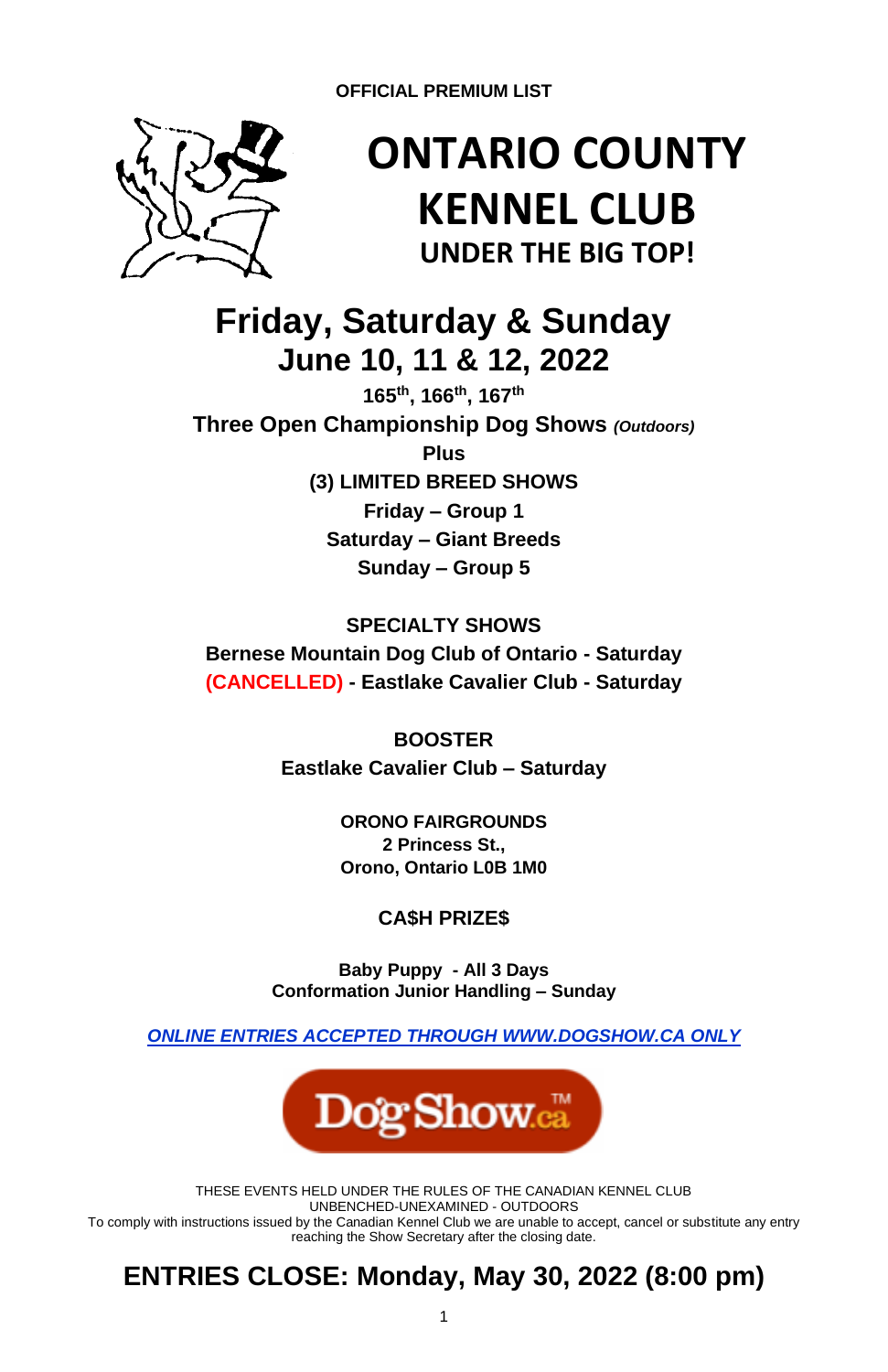### **CLUB OFFICERS**

| Directors: Mary Ironmonger, Rita Thomas, Sharon MacLean, Susan Buttivant, Shelley McHugh-Boumans |  |
|--------------------------------------------------------------------------------------------------|--|

### **SHOW COMMITTEE**

### **SHOW PHOTOGRAPHER VETERINARIAN**

ANNE RASZ PHOTOGRAPHY **CHANNE RASZ PHOTOGRAPHY ORON ORONA** annerasz@bell.net 30 Cobbledick Street Orono, ON (905) 983-9010 On Call, Emergency Service Available (O.C.K.C. will not be responsible for any veterinary costs)

### **THE CANADIAN KENNEL CLUB**

Mr. Jeff Cornett[, ED@ckc.ca](mailto:ED@ckc.ca) Etobicoke, On M9W 5Z9

**CHIEF EXECUTIVE DIRECTOR C.K.C. DIRECTOR, Eastern Ontario** 200 Ronson Drive, Suite 400 **[zone5director@ckc.ca](mailto:zone5director@ckc.ca)** 

(416) 675-5511 Conformation Rep:Thora Brown



### **EVENT SECRETARY** *DIANA EDWARDS SHOW SERVICES*

 *1562 Route 203, Howick, QC J0S 1G0 Tel: (450) 825-2824 Fax: (450) 825-0894 Email: [diana@dess.ca](mailto:diana@dess.ca) Web Site[: www.dess.ca](http://www.dess.ca/)*

*It shall be the duty and obligation of the show giving club to see that a judge, club official, volunteer, or any participant at an event is not subject to indignities. The Conformation Show Committee Chair shall promptly report to the CKC any infringement of this regulation, and the Discipline Committee shall have the authority to take such action as it deems fit on receipt of a report indicating that this has occurred. (See Section 19.7)*

## *Please Note: This is a Self Clean Show*

*Clean up Supplies can be found at each Ring Entrance. If your Dog soils the ring our Ring Stewards will be happy to hold your dog while you clean up. Please exercise your dogs prior to entering the ring and clean up responsibly.*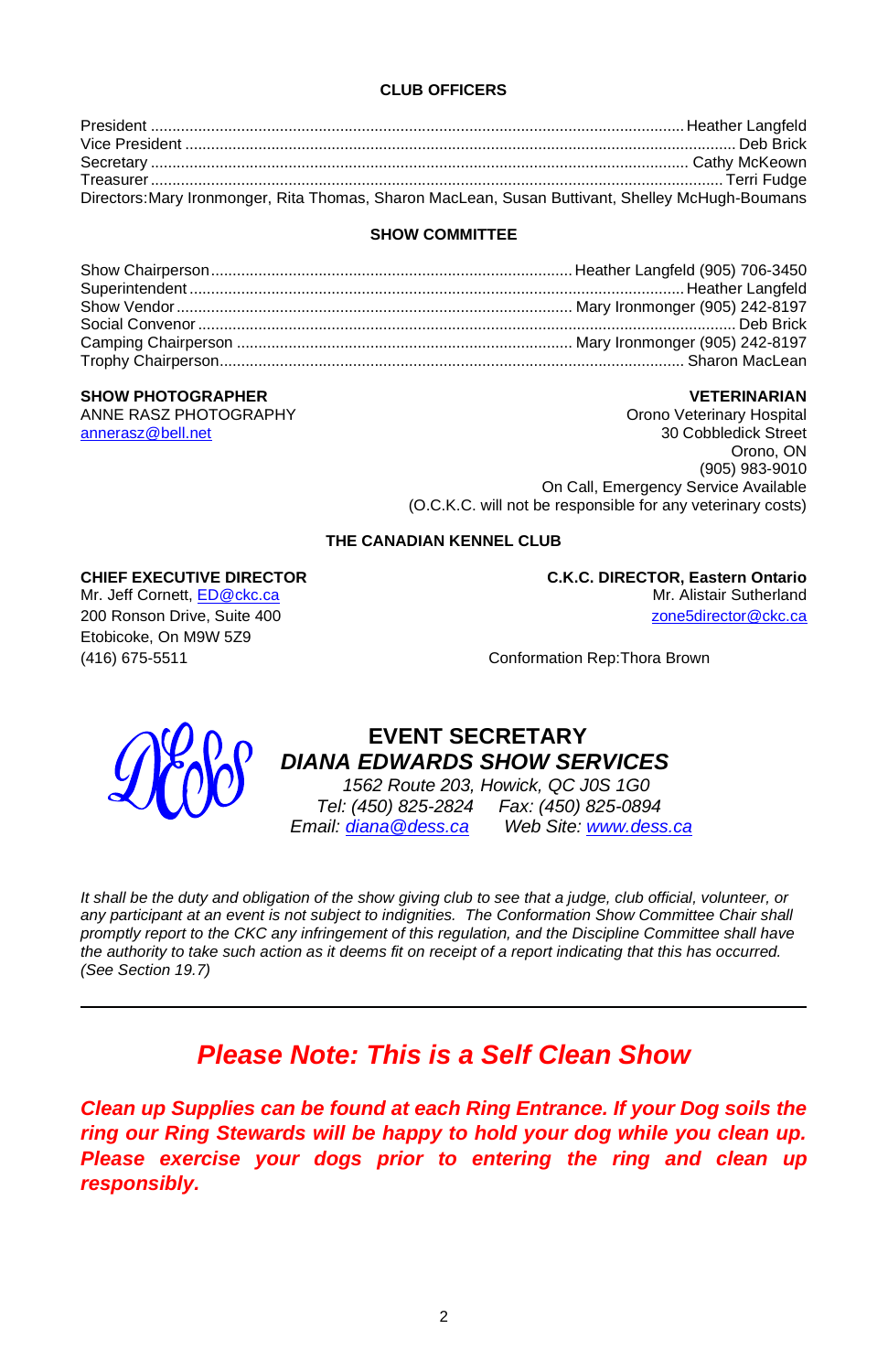## \***SUBJECT TO CHANGE PENDING CKC APPROVAL\*.**

### **JUDGES PANEL**

Pamela Bruce, ON Michael Hill, ON Raymond Lariviere, SK Jo Ann Pavey, ON Grant Townsend, BC

### **JUDGING ASSIGNMENTS**

### *Friday, June 10, 2022*

| Grant Townsend        |                        |  |
|-----------------------|------------------------|--|
| Raymond Lariviere     |                        |  |
| Raymond Lariviere     |                        |  |
| Raymond Lariviere     |                        |  |
| Raymond Lariviere     |                        |  |
| <b>Grant Townsend</b> |                        |  |
| <b>Grant Townsend</b> |                        |  |
| <b>Grant Townsend</b> | BIS, RBIS, BPIS, BBPIS |  |
|                       |                        |  |

### *Saturday, June 11, 2022*

| BIS, RBIS, BPIS, BBPIS |  |
|------------------------|--|
|                        |  |

### *Sunday, June 12, 2022*

| Michael Hill |                        |  |
|--------------|------------------------|--|
| Jo Ann Pavey |                        |  |
| Jo Ann Pavey |                        |  |
| Pamela Bruce |                        |  |
| Pamela Bruce |                        |  |
| Michael Hill |                        |  |
| Pamela Bruce |                        |  |
| Michael Hill | BIS, RBIS, BPIS, BBPIS |  |
|              |                        |  |

## **FREE BREAKFAST**

The club will be offering a free bagged breakfast to exhibitors between 7:30 and 9:30 am each day to welcome you back after the COVID break muffin, yogurt cup, piece of fruit, coffee or tea. You need to present your daily ticket at the food booth - ticket to be provided when you pick up your armband(s) at the Secretary table.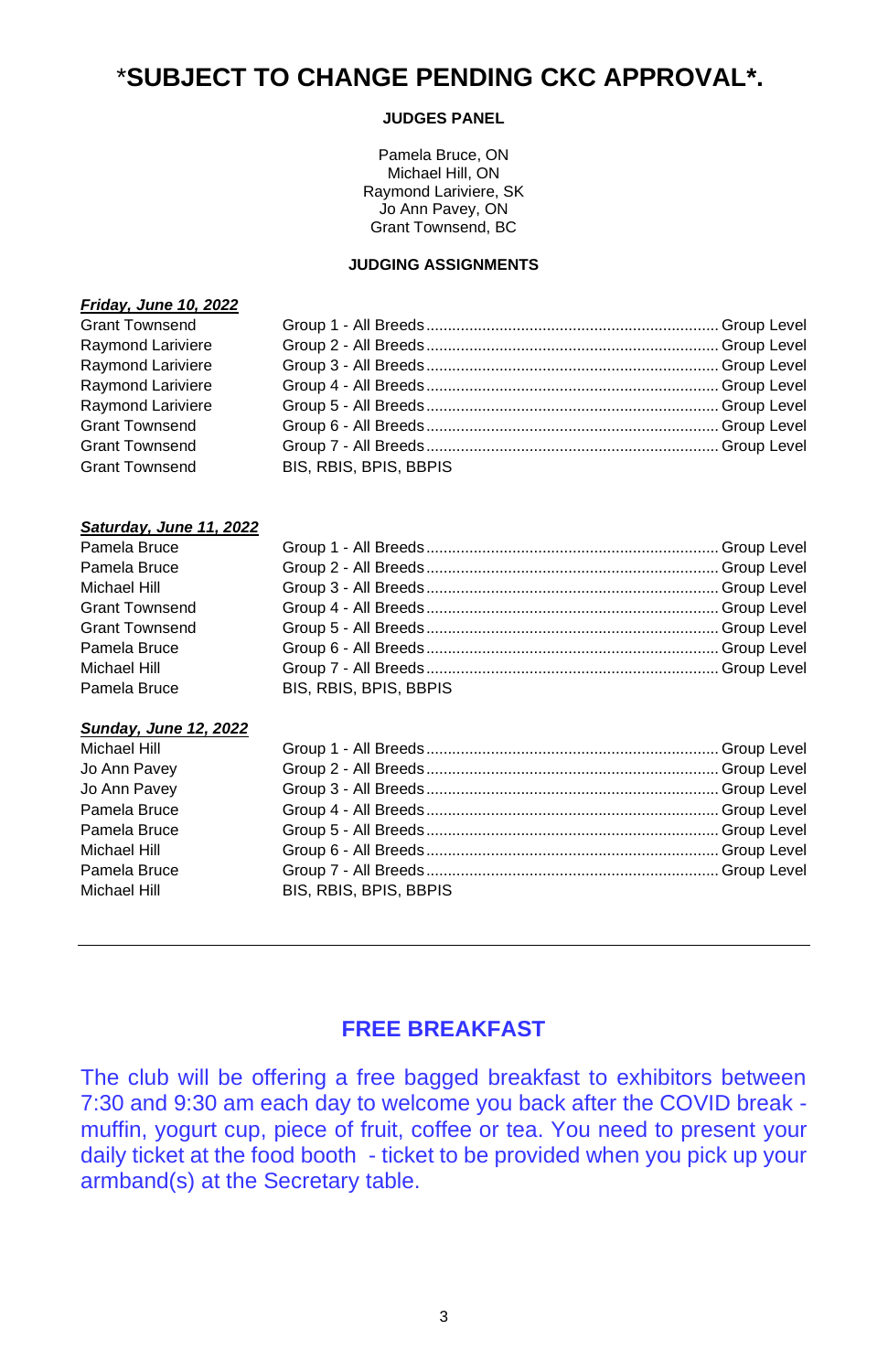### **ENTRY FEES**

All fees include H.S.T. and are in Canadian Funds.

| A listing fee is payable if a CKC or ERN number is not shown on the entry form |  |
|--------------------------------------------------------------------------------|--|
|                                                                                |  |
|                                                                                |  |
|                                                                                |  |

### **\****PLEASE MAKE ALL CHEQUES PAYABLE TO\** **Diana Edwards Show Services** *1562 Route 203 Howick, QC J0S 1G0*

### *ONLINE ENTRIES ACCEPTED THROUGH [WWW.DOGSHOW.CA](http://www.dogshow.ca/) ONLY*

### *Entries will not be accepted from any other Entry Service*



A service charge of 10% will be assessed. This includes entries sent online or post using a credit card or interac for payment.

#### **EMAIL / FAX ENTRIES SENT DIRECTLY TO DESS (450) 825-0894** [diana@dess.ca](mailto:diana@dess.ca) **VISA / MASTERCARD / AMERICAN EXPRESS / ETRANSFER Entry fees will be processed through dogshow.ca**

There will be a service charge of 20% + Tax for all entries sent by fax, mail or email directly to DESS with a credit card number or 10% + tax service charge for e-transfers. Your card number plus the expiry date & sec. # must accompany your entry. A service charge of \$35.00 CDN or US funds will be applied to all NSF Cheques. Any refunds will be made in Canadian Funds from the Show giving Club.

### **ATTENTION FOREIGN EXHIBITORS**

Please note that fees are due and payable in Canadian dollars. Due to consistently fluctuating currency rates, discounted cheques will not be accepted. Personal cheques will be accepted; however, they are to be payable in Canadian funds. If you send a cheque in US funds, it must be made out for the full amount of the entry and no exchange will be refunded to the exhibitor. Please do not mark cheques "Payable in Canadian Funds" or "At Par". They will not be cleared by the banks. To simplify the process, we urge that you purchase bank drafts or money orders payable in Canadian funds. Your understanding and cooperation is appreciated. Thank You."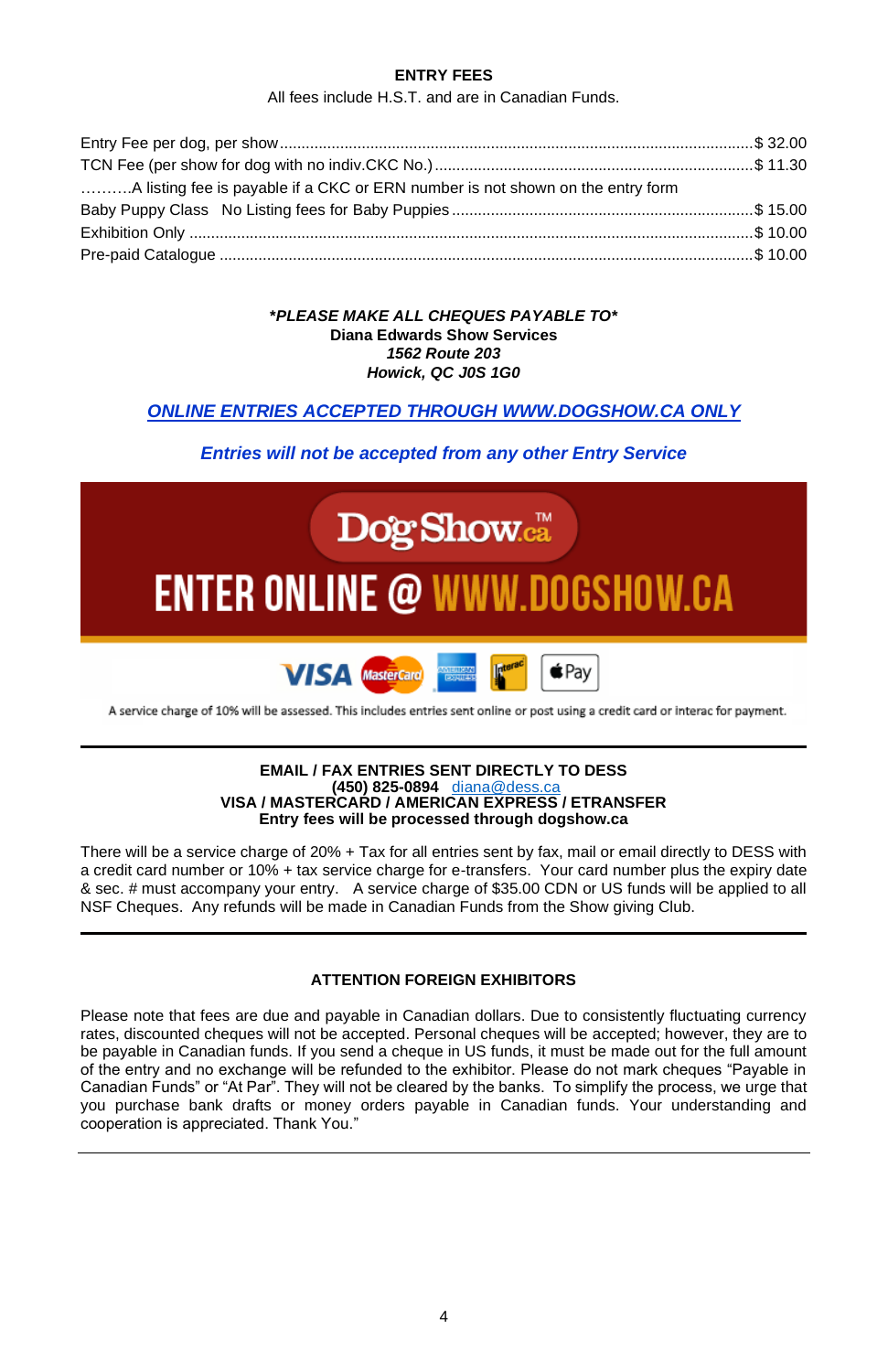### **TROPHY LIST**

Through the generosity of members and friends, the Ontario County Kennel Club will offer all 5 shows, unless stated otherwise, the following:

| Best in Show                   | \$100.00              |
|--------------------------------|-----------------------|
| <b>Reserve Best in Show</b>    | \$50.00               |
| <b>Best Puppy in Show</b>      | \$50.00               |
| <b>Best Baby Puppy in Show</b> | <b>Suitable Prize</b> |
| First in each Group            | \$50.00               |
| Best Puppy in each Group       | \$20.00               |
|                                |                       |

A Rosette will be offered for Best in Show, Reserve Best in Show Best Puppy in Show, Best Baby Puppy in Show, First through Fourth in each Group, Best Puppy in each Group, Best Baby Puppy in each Group.

### **JUNIOR HANDLING**

**Sunday June 12, 2022 - N00N**

Held under CKC Rules. Judge to be announced day of show.

Classes:

Pee Wee - 4-6 yrs. (non-competitive), Junior - 7-10 yrs. (Novice and Open) Intermediate 11-14 yrs. (Novice and Open) Senior 15- up to but not including 18 yrs. (Novice and Open) Best Overall (excluding Pee Wee

All dogs must be entered in one of the official Classes or Exhibition Only on the day of the competition. Entry to be made at the show. Ages for all Classes is December 31<sup>st</sup> as of the preceding year. Best Overall Junior Handler - \$100.00 gift certificate donated by Best in Show Dog Supplies.

### **BOOSTER**

### **EASTLAKE CAVALIER CLUB SATURDAY, JUNE 11, 2022**

Prizes: Through the generosity of members and friends, the Eastlake Cavalier Club is pleased to offer the following awards. A Prize and Rosette for: Best of Breed, Best of Opposite Sex, Best Puppy in Breed, Best of Winners, Winners Dog, Reserve Winners Dog, Winners Bitch, Reserve Winners Bitch, First in each Class, Best Baby Puppy, Best Bred By (dogs must be entered in BBE class)

### **CKC NON-MEMBER PARTICIPATION FEE**

The Non-Member Participation Fee applies to dogs wholly owned by a resident of Canada who is not a *member of the CKC; it is not applicable to CKC members or dogs co-owned with a CKC member. In order for the title to be awarded, the non-member will have a choice to either become a CKC member or pay*  the Non-Member Participation Fee. Failure to comply within 30 days of notification will result in the title *being withheld and the dog cannot be moved up to the next level. (For a Membership application, please go to www.ckc.ca under CKC Services and Forms On-Line). The Non-Member Participation Fee is fee paid in the calendar year (January – December) in which the dog achieved its title and/or titles.*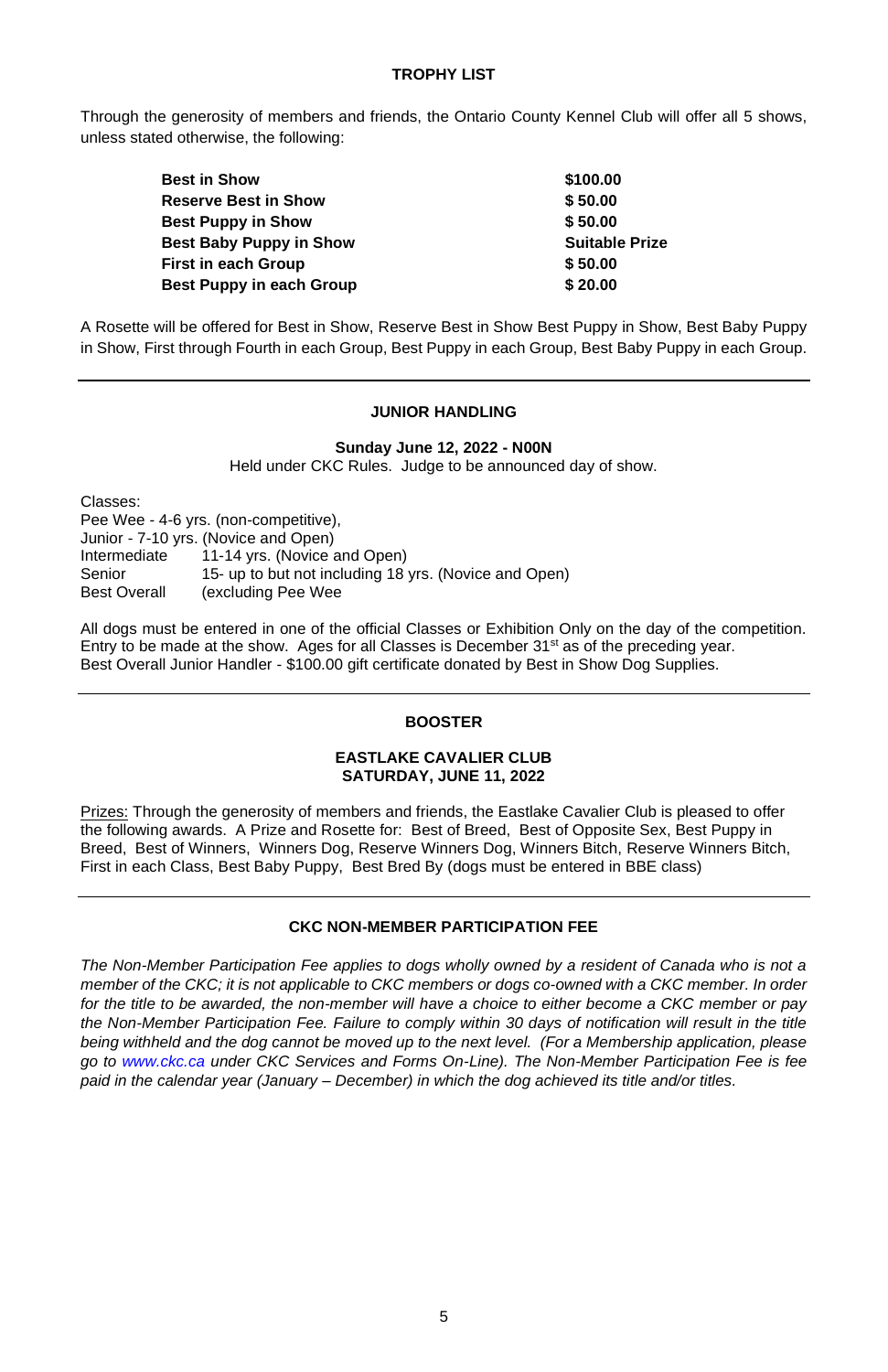### **LIMITED BREED SHOWS**

### **All Official Classes (unless otherwise noted) (CKC Points Schedule in effect) No Baby Puppy class offered**

### **FRIDAY, JUNE 10 2022**

### **SPORTING DOGS - GROUP 1 OPEN TO ALL BREEDS IN GROUP 1 (No Baby Puppy Class)**

### **Judge: Raymond Lariviere, SK**

**Awards**

The Ontario County Kennel Club will offer rosettes for all group placements & Best Puppy in Group.

### **SATURDAY, JUNE 11, 2022**

### **GIANT BREEDS OPEN TO THE FOLLOWING BREEDS IN GROUPS 2 & 3 (No Baby Puppy Class)**

### **Judge: Grant Townsend, BC**

Giant Breeds - parameters for "Giant" was 28" or higher at the shoulder AND/OR 50kg or more in weight Group 02 - Hounds

- · Bloodhound
- $\bullet$ Borzoi

### Group 03 - Working

- · Akita
- Alaskan Malamute
- Anatolian Shepherd  $\bullet$
- Bernese Mountain Dog
- **Black Russian Terrier**
- Bullmastiff
- Cane Corso
- Deerhound (Scottish)
- Irish Wolfhound
- Dogue de Bordeaux
- Great Dane
- **Great Pyrenees**  $\bullet$
- Greater Swiss Mountain Dog
- Komondor
- Kuvaz  $\bullet$
- $\bullet$ Leonberger
- Otterhound  $\bullet$
- Rhodesian Ridgeback
- Mastiff
- Neapolitan Mastiff
- $\bullet$ Newfoundland
- Schnauzer (Giant)
- St. Bernard
- **Tibetian Mastiff**

#### **Awards**

The Ontario County Kennel Club will offer rosettes for all group placements & Best Puppy in Group

### **SUNDAY, JUNE 12, 2022**

### **TOY DOGS – GROUP 5 OPEN TO ALL GROUP 5 BREEDS (No Baby Puppy Class)**

 **Judge: Jo Ann Pavey**

**Awards**

The Ontario County Kennel Club will offer rosettes for all group placements & Best Puppy in Group

# 6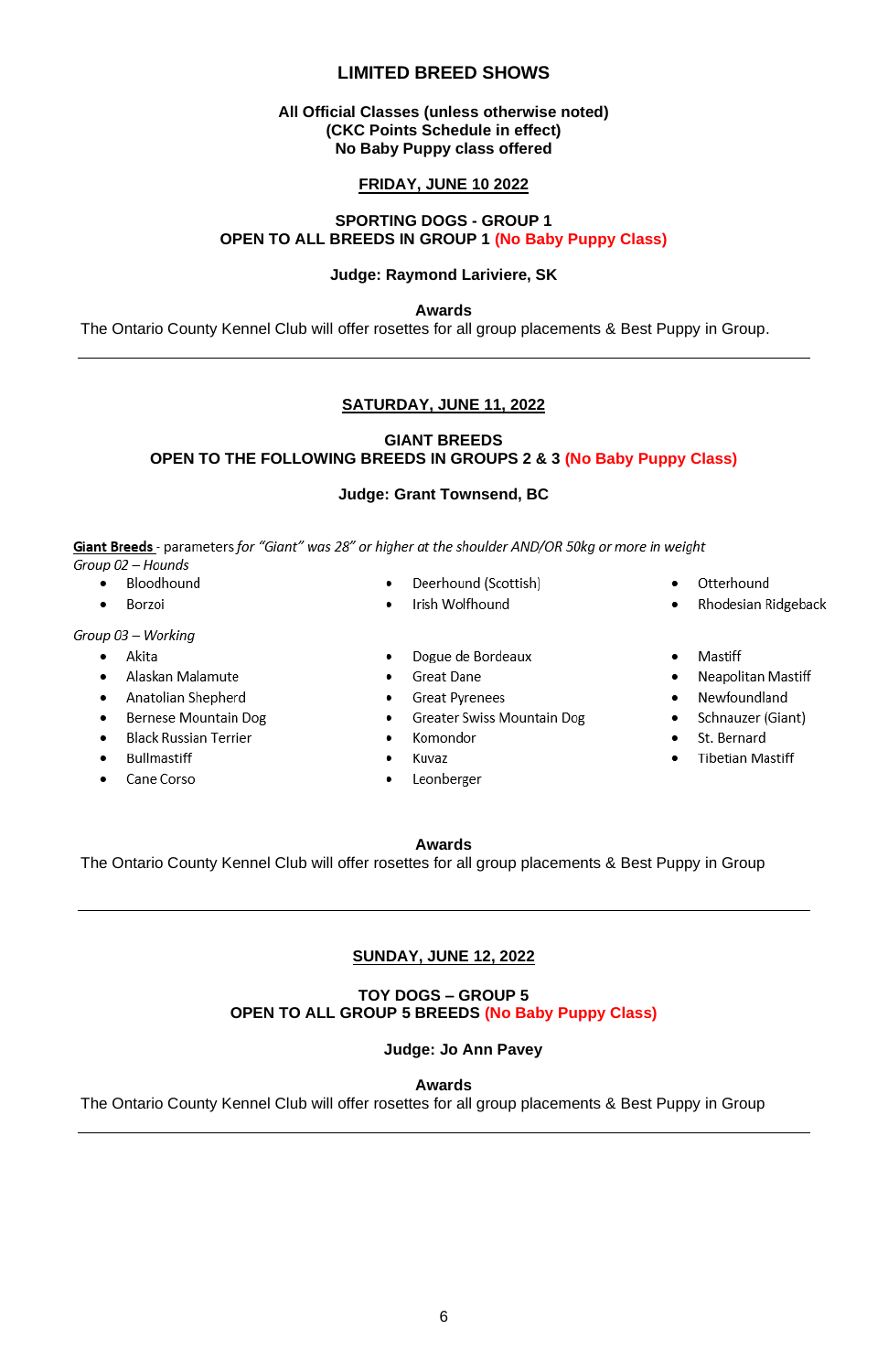|                                                                                                                                                                                                                                                                                   |                                                                       |                                                             | <b>ONTARIO COUNTY KENNEL CLUB</b><br>Mail to: Diana Edwards Show Services<br>1562 Route 203, Howick, QC J0S 1G0 |                                                                         |
|-----------------------------------------------------------------------------------------------------------------------------------------------------------------------------------------------------------------------------------------------------------------------------------|-----------------------------------------------------------------------|-------------------------------------------------------------|-----------------------------------------------------------------------------------------------------------------|-------------------------------------------------------------------------|
| Conformation<br>June 10 $\Box$ \$32.00<br>June 11 $\Box$ \$32.00<br>June 12 $\Box$ \$32.00                                                                                                                                                                                        | TCN Fee<br>$\Box$ \$11.30<br>$\Box$ \$11.30<br>$\Box$ \$11.30         | Baby Puppy<br>$\Box$ \$15.00<br>$\Box$ \$15.00<br>J \$15.00 | <b>Limited Breed Shows</b><br>$\Box$ Limited Gp 1<br>$\Box$ Limited Giant Breeds<br>$\Box$ Limited Gp 5         | <b>TCN Fee</b><br>$\square$ \$11.30<br>$\Box$ \$11.30<br>$\Box$ \$11.30 |
| <b>I ENCLOSE \$</b>                                                                                                                                                                                                                                                               |                                                                       | FOR TOTAL ENTRY FEES                                        |                                                                                                                 | Pre-Ordered Catalogue □                                                 |
| <b>Breed</b>                                                                                                                                                                                                                                                                      |                                                                       |                                                             | Variety                                                                                                         | Sex                                                                     |
| Enter in the following classes:<br>□ Baby Puppy<br>Junior Puppy<br>□ Senior Puppy<br>$\square$ 12-18 Months<br>□ Canadian Bred                                                                                                                                                    | □ Bred by Exhibitor<br>□ Open<br>□ Specials Only<br>□ Exhibition Only |                                                             |                                                                                                                 |                                                                         |
| Reg.Name of Dog                                                                                                                                                                                                                                                                   |                                                                       |                                                             |                                                                                                                 |                                                                         |
| <b>Check One and Enter Number Here</b><br>□ C.K.C.Reg.No.<br>C.K.C.ERN No.<br><b>T</b> C.K.C. Misc.Cert.No.<br>J TCN (no C.K.C.No.)<br>Breeder(s)                                                                                                                                 |                                                                       | Date of Birth<br>D M Y                                      | Is this a Puppy?<br>$\Box$ YES $\Box$ NO<br>Place of Birth<br>□ Canada □ Elsewhere                              |                                                                         |
| Sire                                                                                                                                                                                                                                                                              |                                                                       |                                                             |                                                                                                                 |                                                                         |
| Dam                                                                                                                                                                                                                                                                               |                                                                       |                                                             |                                                                                                                 |                                                                         |
| Reg'd Owner(s)                                                                                                                                                                                                                                                                    |                                                                       |                                                             |                                                                                                                 |                                                                         |
| Owner(s) Address                                                                                                                                                                                                                                                                  |                                                                       |                                                             |                                                                                                                 |                                                                         |
| City                                                                                                                                                                                                                                                                              |                                                                       |                                                             | Prov.                                                                                                           | Postal Code                                                             |
| Name of Owner's Agent (if any) at the Show)                                                                                                                                                                                                                                       |                                                                       |                                                             |                                                                                                                 |                                                                         |
| Agent's Address                                                                                                                                                                                                                                                                   |                                                                       |                                                             |                                                                                                                 |                                                                         |
| City                                                                                                                                                                                                                                                                              |                                                                       |                                                             | Prov.                                                                                                           | Postal Code                                                             |
| Email / Mail I.D.to<br>□ Owner.<br>$\Box$ Agent SIGNATURE OF OWNER OR AGENT TELEPHONE NO.<br>I certify that I am the registered where $\Box$ and or that I am the background agent of the owner(s) I have entered above and accept full responsibility for all statemen<br>Email: |                                                                       |                                                             |                                                                                                                 |                                                                         |
|                                                                                                                                                                                                                                                                                   |                                                                       |                                                             |                                                                                                                 |                                                                         |
|                                                                                                                                                                                                                                                                                   |                                                                       | VISA / Mastercard / Amex                                    |                                                                                                                 |                                                                         |
|                                                                                                                                                                                                                                                                                   |                                                                       |                                                             |                                                                                                                 |                                                                         |
|                                                                                                                                                                                                                                                                                   |                                                                       |                                                             |                                                                                                                 |                                                                         |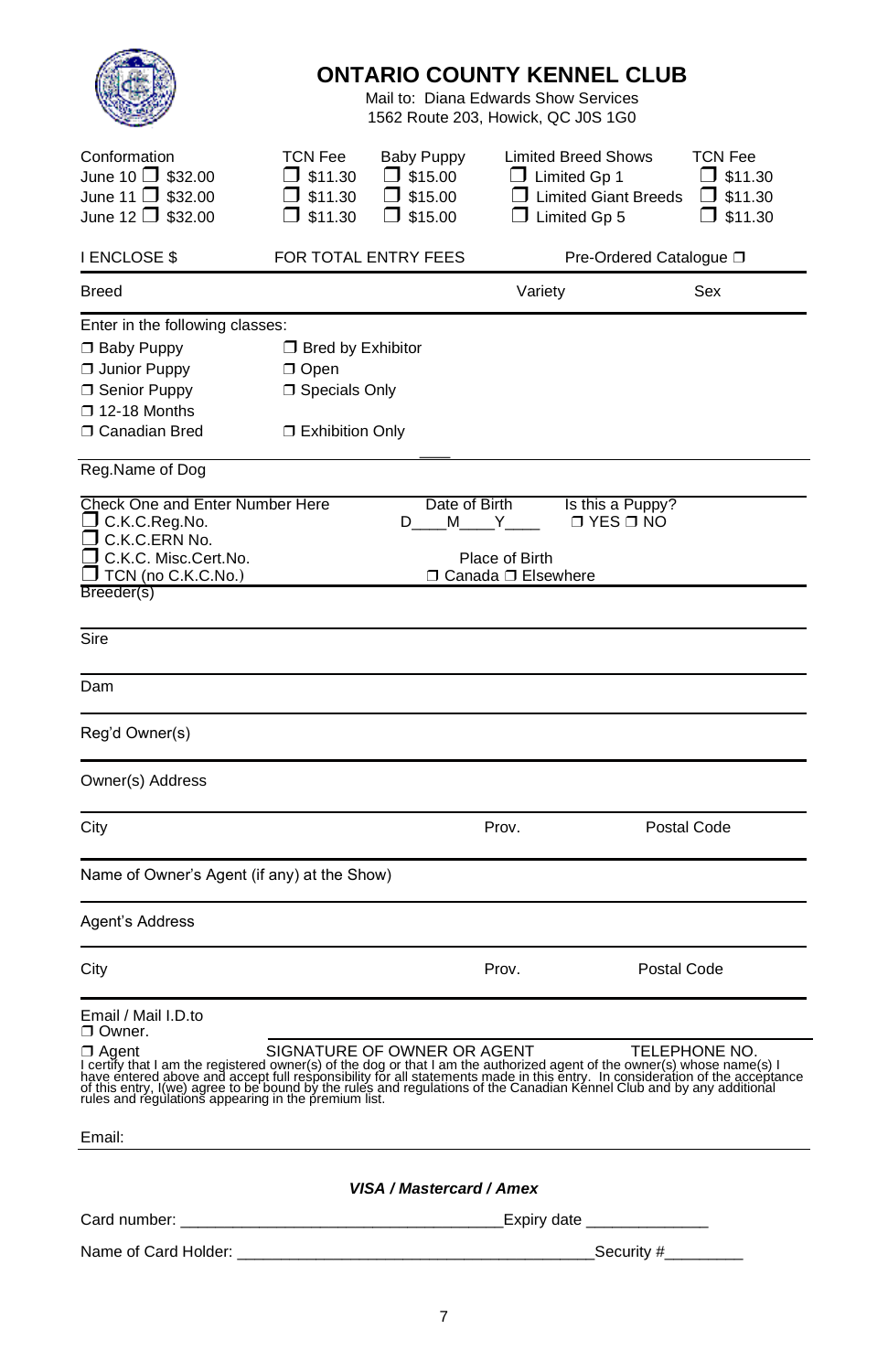

## **BERNESE MOUNTAIN DOG CLUB OF ONTARIO SATURDAY, JUNE 11, 2022**

### **Judges Conformation Regular / Non-Regular: Pamela Bruce, ON Sweepstakes: Rose Tierney**

### **EXECUTIVE**

### **SHOW COMMITTEE**

### **ENTRY FEES**

### **CLASSES- DIVIDED BY SEX**

Regular Classes- Junior (6-9) Senior (9-12), (12-15), (15-18), Canadian Bred, Bred By Exhibitor, Open Veterans (7-9 yrs). (9-11yrs). (11yrs & older), Specials Only. Altered

Non-Regular- Exhibition Only, Baby Puppy - \$15.00

Note: Dogs entered in the non regular classes must also be entered in one of the official classes or Exhibition Only. If entered in non regular classes spayed/neutered dogs must be entered in exhibition only.

### **SWEEPSTAKES / VETERAN SWEEPSTAKES**

Sweepstakes classes (divided by sex):

SWEEPSTAKES AND VETERAN SWEEPSTAKES 6-9 months, 9-12 months, 12-15 months, 15-18 months. Dogs entered in this Sweepstakes must be entered in one of the Specialty Regular Classes.

Prize Monies: Best In Sweepstakes: Trophy and Rosette Best of Opposite in Sweepstakes: Trophy and Rosette

1st place in each class 30% of entry fees collected for that class and ribbon

2nd place in each class 20% of entry fees collected for that class and ribbon

3rd place in each class 15% of entry fees collected for that class and ribbon

4th place in each class 10% of entry fees collected for that class and ribbon 25% will be retained for administration

Veteran Sweepstakes classes (divided by sex): 7-9 years, 9-11 years, 11 years and over. Spayed/Neutered dogs may enter in this Sweepstakes. Dogs entered in Veteran Sweepstakes must also be entered in one of the Specialty Regular classes or in the Specialty as Exhibition Only.

Prize Monies: Best In Veterans Sweepstakes: Trophy and Rosette Best of Opposite in Veterans Sweepstakes: Trophy and Rosette

1st place in each class 30% of entry fees collected for that class and ribbon and prize 2nd place in each class 20% of entry fees collected for that class and ribbon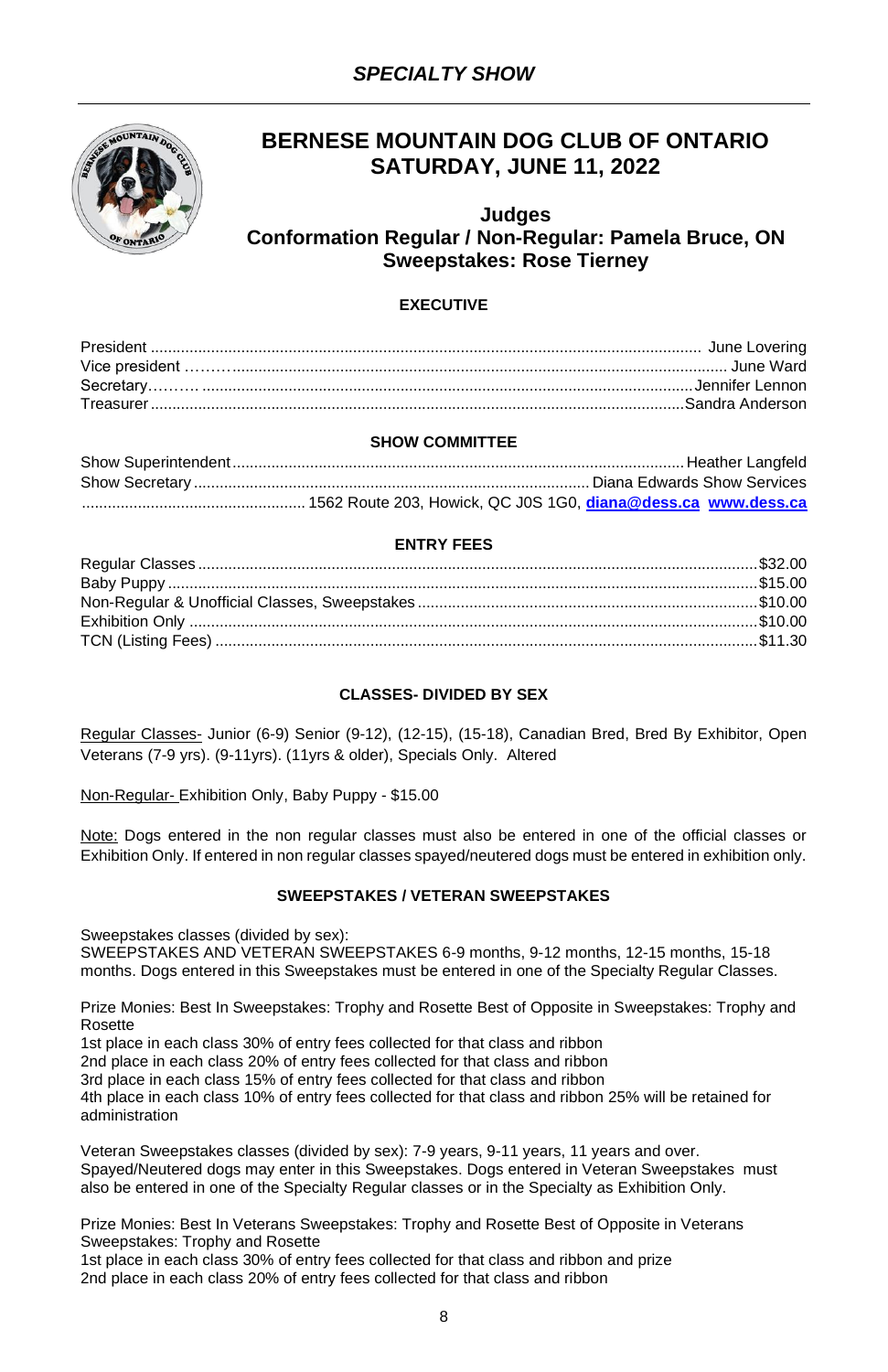3rd place in each class 15% of entry fees collected for that class and ribbon 4th place in each class 10% of entry fees collected for that class and ribbon 25% will be retained for administration

## **Prizes**

| <b>Best of Breed</b>            | \$60 | + Rosette  |
|---------------------------------|------|------------|
| <b>Best Opposite Sex</b>        | \$50 | + Rosette  |
| <b>Best of Winners</b>          | \$40 | + Rosette  |
| <b>Best Puppy</b>               | \$40 | + Rosette  |
| Best Baby Puppy                 | \$10 | + Rosette  |
| <b>Best Veteran</b>             | \$40 | + Rosette  |
| Select Male                     | \$25 | + Rosette  |
| Select Female                   | \$25 | + Rosette  |
| AOM                             | \$20 | + Rosette  |
| <b>AOM</b>                      | \$20 | + Rosette  |
| <b>Winners Male</b>             | \$25 | + Rosette  |
| <b>Winners Female</b>           | \$25 | + Rosette  |
| Reserve Winners Male            | \$20 | + Rosette  |
| Reserve Winners Female          | \$20 | + Rosette  |
| 6 to 9 months Male              | \$15 |            |
| 6 to 9 months Female            | \$15 |            |
| 9 to 12 months Male             | \$15 |            |
| 9 to 12 months Female           | \$15 |            |
| 12 to 15 months Male            | \$15 |            |
| 12 to 15 months Female          | \$15 |            |
| 15 to 18 months Male            | \$15 |            |
| 15 to 18 months Female          | \$15 |            |
| Canadian Bred Male              | \$15 | + Rosette  |
| Canadian Bred Female            | \$15 | + Rosette  |
| <b>Bred by Exhibitor Male</b>   | \$15 | + Rosette  |
| <b>Bred by Exhibitor Female</b> | \$15 | + Rosette  |
| Open Male                       | \$15 |            |
| Open Female                     | \$15 |            |
| 7-9 yrs Veteran Male            | \$15 |            |
| 7-9 yrs Veteran Female          | \$15 |            |
| 9-11 yrs Veteran Male           | \$15 |            |
| 9-11 yrs Veteran Female         | \$15 |            |
| 11 yrs & older Veteran Male     | \$15 |            |
| 11 yrs & older Veteran Female   | \$15 |            |
| Best of Breed - Altered         | \$20 | + Rosette  |
| Best of Opposite Sex - Altered  | \$20 | + Rosette  |
| <b>SWEEPS</b>                   |      |            |
| Best Puppy in Sweeps            | \$20 | '+ Rosette |
| <b>BOS Puppy in Sweeps</b>      | \$20 | '+ Rosette |
| Best Veteran in Sweeps          | \$20 | '+ Rosette |
| <b>BOS Veteran in Sweeps</b>    | \$20 | '+ Rosette |

Conformation Winners will get Cash Prizes and Rosettes as indicated above, and second through fourth will get a flat.

### **Specialty Award**

Best Puppy in Specialty CH. Bernhaven Sirius' Hope Memorial Trophy Presented by the Stants and Harding Families in loving memory of "Sirius" Best Puppy in Specialty, Ontario 2001, Quebec 2001, Canada 2001."

### **BOOSTER – SUNDAY – JUDGE: Jo Ann Pavey**

Gift Bags with prizes for Best of Breed, Best of Opposite Sex, Best of Winners, Best Puppy, Best Veteran, Select Male, Select Female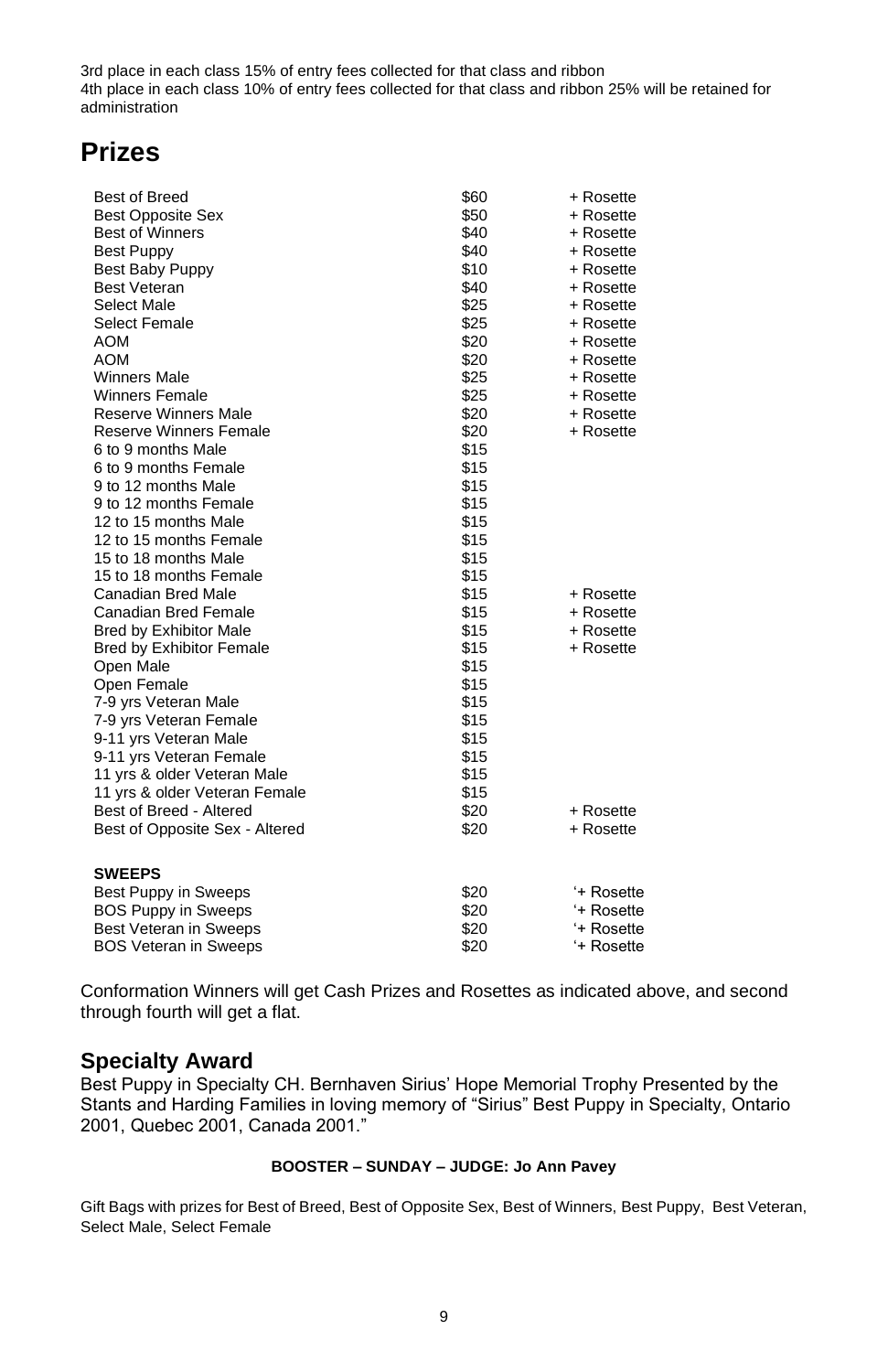

## **ONTARIO COUNTY KENNEL CLUB**

Mail to: Diana Edwards Show Services 1562 Route 203, Howick, QC J0S 1G0

## \*\* Please check Specialty pages for Classes Offered \*\*

## ❒ Bernese Mountain Dog Club of Ontario

| I ENCLOSE \$                                                                                                                               | FOR TOTAL ENTRY FEES                                                                                                                                         |                                                                        | Pre-Ordered Catalogue □                                                             |                                                                                                                                                                                                                                                 |  |
|--------------------------------------------------------------------------------------------------------------------------------------------|--------------------------------------------------------------------------------------------------------------------------------------------------------------|------------------------------------------------------------------------|-------------------------------------------------------------------------------------|-------------------------------------------------------------------------------------------------------------------------------------------------------------------------------------------------------------------------------------------------|--|
| Breed                                                                                                                                      |                                                                                                                                                              |                                                                        | Variety                                                                             | Sex                                                                                                                                                                                                                                             |  |
| Enter in the following classes:<br>□ Baby Puppy<br>□ Junior Puppy<br>□ Senior Puppy<br>□ 12-15 Months<br>□ 15-18 Months<br>□ Canadian Bred | $\Box$ Bred by Exhibitor<br>$\Box$ Open<br>$\Box$ Veterans (7-9 yrs)<br>$\Box$ Veterans (9-11 yrs)<br>$\Box$ Veterans (10+ yrs)<br>$\Box$ Veterans (11+ yrs) | □ Specials Only<br>$\Box$ Exhibition Only $\Box$ 9-12 mts<br>□ Altered | <b>SWEEPS</b><br>$\square$ 6-9 mths<br>$\square$ 12-15 mths<br>$\square$ 15-18 mths | <b>VETERAN SWEEPS</b><br>$\square$ 7-9 yrs<br>$\Box$ 10+ yrs<br>$\Box$ 9-11 yrs<br>$\Box$ 11+ yrs                                                                                                                                               |  |
| Reg.Name of Dog                                                                                                                            |                                                                                                                                                              |                                                                        |                                                                                     |                                                                                                                                                                                                                                                 |  |
| Check One and Enter Number Here<br>□ C.K.C.Reg.No.<br>J C.K.C.ERN No.<br>C.K.C. Misc.Cert.No.<br>J TCN (no C.K.C.No.)<br>Breeder(s)        |                                                                                                                                                              | Date of Birth<br>D____ M_____ Y_____                                   | Place of Birth<br>□ Canada □ Elsewhere                                              | Is this a Puppy?<br>□ YES □ NO                                                                                                                                                                                                                  |  |
| Sire                                                                                                                                       |                                                                                                                                                              |                                                                        |                                                                                     |                                                                                                                                                                                                                                                 |  |
| Dam                                                                                                                                        |                                                                                                                                                              |                                                                        |                                                                                     |                                                                                                                                                                                                                                                 |  |
| Reg'd Owner(s)                                                                                                                             |                                                                                                                                                              |                                                                        |                                                                                     |                                                                                                                                                                                                                                                 |  |
| Owner(s) Address                                                                                                                           |                                                                                                                                                              |                                                                        |                                                                                     |                                                                                                                                                                                                                                                 |  |
| City                                                                                                                                       |                                                                                                                                                              | Prov.                                                                  |                                                                                     | Postal Code                                                                                                                                                                                                                                     |  |
|                                                                                                                                            | Name of Owner's Agent (if any) at the Show)                                                                                                                  |                                                                        |                                                                                     |                                                                                                                                                                                                                                                 |  |
| Agent's Address                                                                                                                            |                                                                                                                                                              |                                                                        |                                                                                     |                                                                                                                                                                                                                                                 |  |
| City                                                                                                                                       |                                                                                                                                                              | Prov.                                                                  |                                                                                     | Postal Code                                                                                                                                                                                                                                     |  |
| Email / Mail I.D.to<br>□ Owner.<br>□ Agent                                                                                                 |                                                                                                                                                              | SIGNATURE OF OWNER OR AGENT                                            |                                                                                     | TELEPHONE NO.<br>Detail is a metally that I am the registered owner(s) of the dog or that I am the authorized agent of the owner(s) whose name(s) I have entreped agent of the owner(s) whose name(s) I have entreped above and accept full res |  |
| Email:                                                                                                                                     |                                                                                                                                                              |                                                                        |                                                                                     |                                                                                                                                                                                                                                                 |  |
|                                                                                                                                            |                                                                                                                                                              | VISA / Mastercard / Amex                                               |                                                                                     |                                                                                                                                                                                                                                                 |  |
| Card number:                                                                                                                               |                                                                                                                                                              |                                                                        | Expiry date ___________                                                             |                                                                                                                                                                                                                                                 |  |
| Name of Card Holder: ________                                                                                                              |                                                                                                                                                              |                                                                        |                                                                                     | Security $#$ ________                                                                                                                                                                                                                           |  |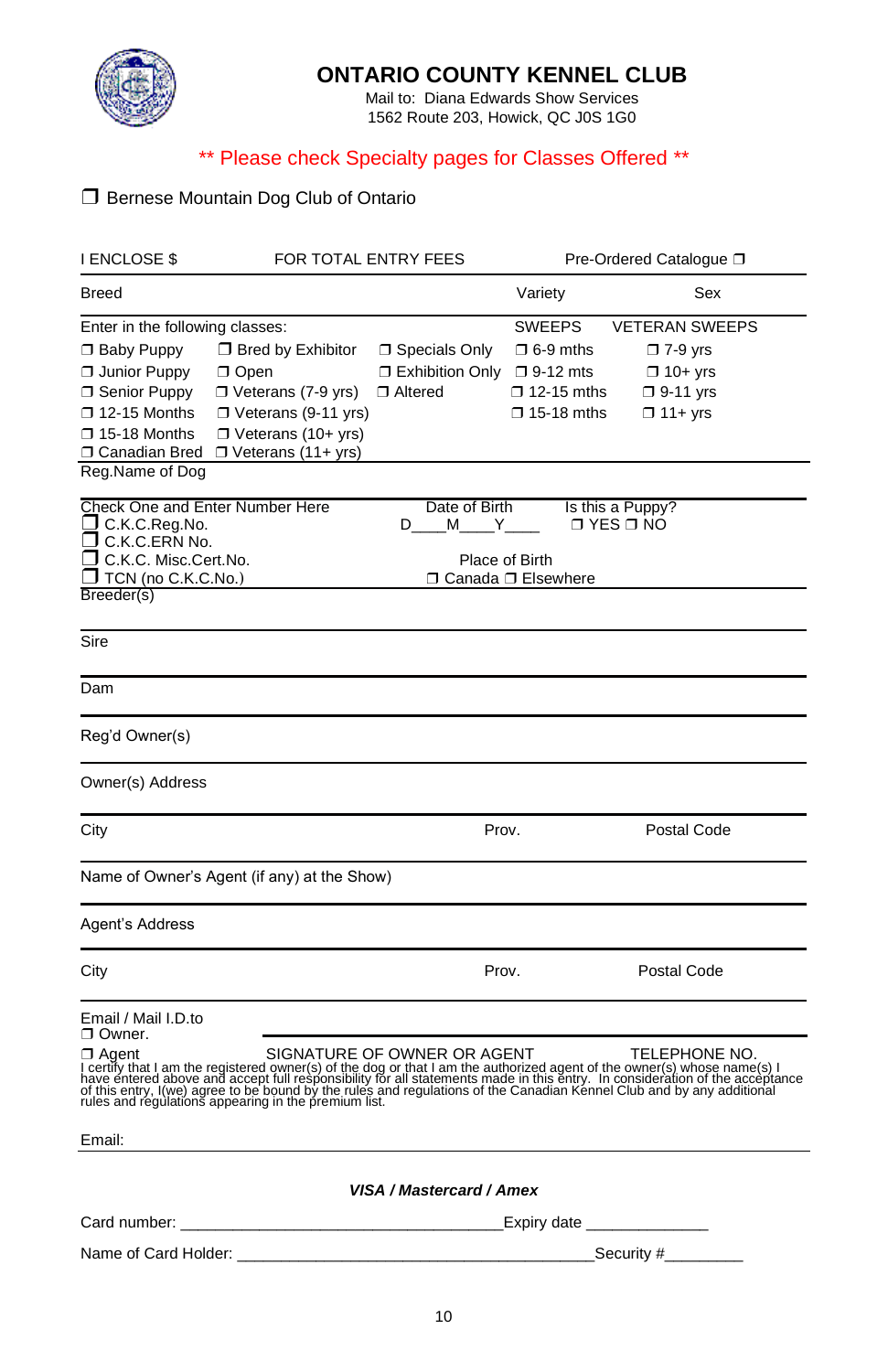### **CHAMPIONS & CHAMPIONSHIP POINTS**

SECTION 1: A dog awarded WINNERS at a championship show held under these Dog Show Rules shall be credited with a number of championship points (ranging from 0 to 5) and the determination of the number of championship points to be credited to a dog awarded WINNERS shall be as provided hereunder.

SECTION 2: The schedule to be employed in the determination of the number of points to be allocated a dog awarded WINNERS shall be as follows:

| Dogs Competing:                   |  |                                 |  |                  |
|-----------------------------------|--|---------------------------------|--|------------------|
|                                   |  | $1 \quad 2 \quad 3-5 \quad 6-9$ |  | 10-12 13 or more |
| POINTS ALLOCATED*                 |  | $0 \t1 \t2 \t3$                 |  |                  |
| *Includes the dog awarded WINNERS |  |                                 |  |                  |

To determine the numbers of championship points earned by a dog awarded WINNERS total all the dogs in competition which the dog defeated, directly or indirectly, for the highest of the following official breed awards: Winners, Best of Winners, Best of Breed or Best of Opposite Sex and then consult the schedule set forth above. The new system provides for additional points (provided that the dog has defeated another as listed hereunder):

### BREEDS COMPETING AT GROUP LEVEL:

| Placed:           | <b>FIRST</b> | <b>SECOND</b> | <b>THIRD</b> | <b>FOURTH</b> |
|-------------------|--------------|---------------|--------------|---------------|
| 13 or more Breeds | 5            |               | 3            |               |
| 10 to 12 Breeds   |              | 3             |              |               |
| 6 to 9 Breeds     | 3            |               |              |               |
| 5 Breeds          |              |               |              |               |
| 4 Breeds          |              |               |              |               |
| 3 Breeds          |              |               |              |               |
| 2 Breeds          |              |               |              |               |
| 1 Breed           |              |               |              |               |

A class dog awarded Best in Show at an all-breed championship show will be credited with five points inclusive of any points earned at the breed or group level. In no case, may a dog earn more than five points at any single show.

### *ATTENTION ALL FOREIGN EXHIBITORS*

### *To obtain an ERN simply do the following:*

*Send a photocopy of the dog's registration certificate reflecting current ownership - with a written request or an ERN. Include full payment in the amount of \$62.40 plus tax. Accounts may be paid with personal or business cheque, money order, Visa or Mastercard. For Non-Members please note that if paying by cheque, the cheque must be certified. Non-residents of Canada please note that discounted cheques or money orders will not be accepted due to fluctuating currency rates. Provide us with your full return address. -Faxed requests will be accepted. Please include your VISA/MasterCard number, expiry date, cardholder's name and signature. An ERN must be obtained within 30 day of obtaining points, awards or scores to avoid cancellation. If factors beyond your control prohibits this or presents a problem, please send a written request for a 30 day extension.*

> *Please forward your request to:*  **THE CANADIAN KENNEL CLUB, Shows & Trials Division 200 Ronson Drive, Suite 400, Etobicoke, Ontario M9W 5Z9, FAX: (416) 675-6506**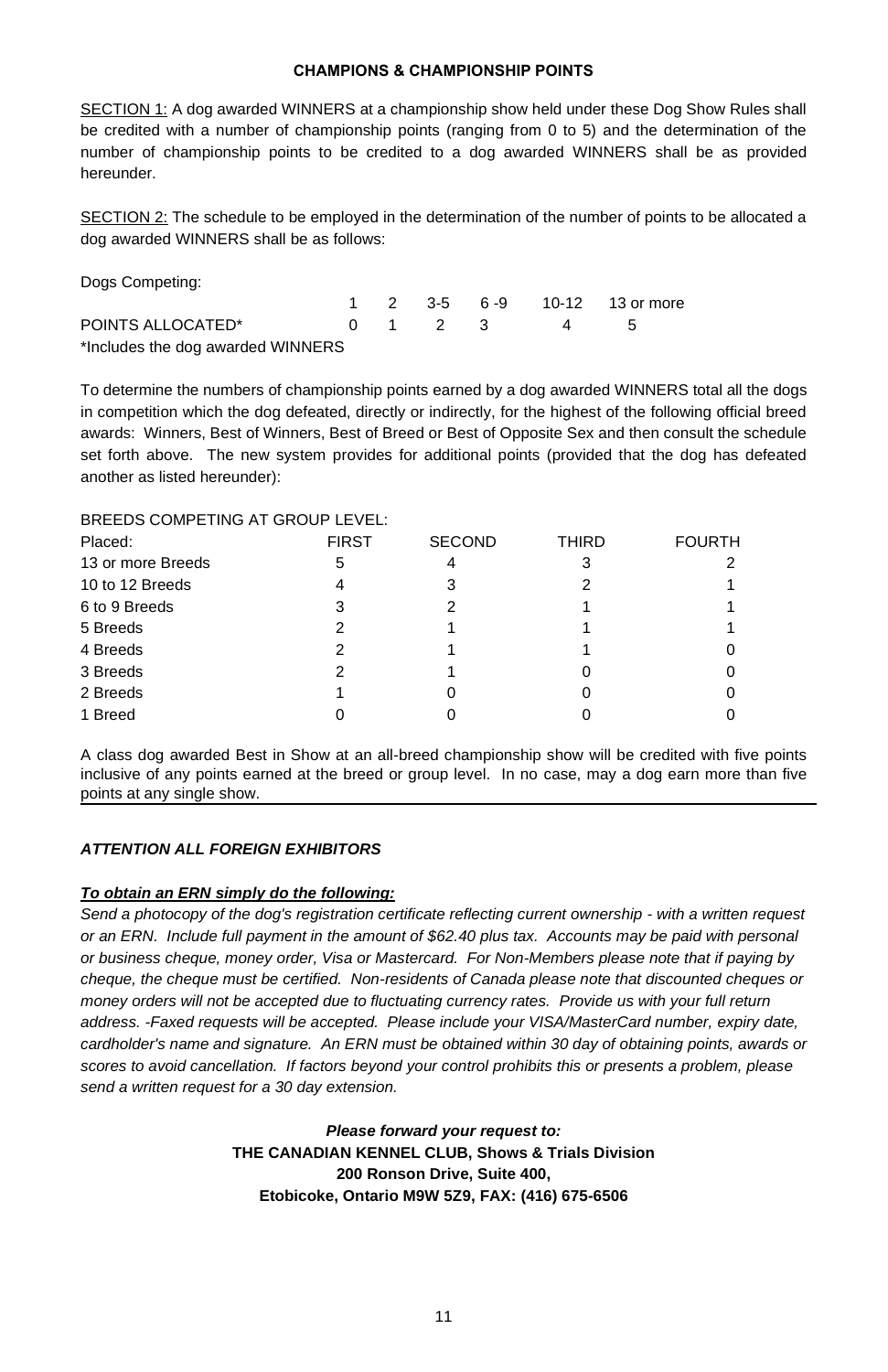### **GRAND CHAMPION POINTS**

15.2 Grand Champion (GCh) 15.2.1 The title of Grand Champion may only be earned after the completion of the CKC conformation championship. 15.2.2 Points for this title are only accumulated after the completion of the conformation championship and do not include the points earned in attaining the conformation championship. 15.2.3 To be awarded a Grand Champion title, a dog must attain a minimum of 20 points, which must include a minimum of two (2) wins of at least two (2) points each. Points may be gained at breed, group or Best in Show/Specialty level. Only the highest points earned at a single show are carried forward. (a) Grand Champion Point System Points towards the Grand Champion title, are attained at breed level and are awarded to Best of Breed, Best of Opposite Sex, Select Dog and Select Bitch. Points are calculated based on the number of animals competing at the breed level for the Best of Breed winner and the number of similar-sex dogs competing for the other three (Best of Opposite, Select Dog, Select Bitch). The following schedule shall be employed in the determination of points awarded at breed level for all levels of GCh

| Dogs Competing:   |  | $3-5$ 6-9 |  | 10-12 13 or more |
|-------------------|--|-----------|--|------------------|
| POINTS ALLOCATED* |  |           |  |                  |

The following schedule shall be employed in the determination of points awarded at Group level for all levels of GCh

| BREEDS COMPETING AT GROUP LEVEL: |  |
|----------------------------------|--|
|----------------------------------|--|

| Placed:           | <b>FIRST</b>   | <b>SECOND</b>  | <b>THIRD</b> | <b>FOURTH</b> |
|-------------------|----------------|----------------|--------------|---------------|
| 13 or more Breeds | 5              | 4              | 3            | 2             |
| 10 to 12 Breeds   | 4              | 3              | 2            |               |
| 6 to 9 Breeds     | 3              | $\overline{2}$ |              |               |
| 5 Breeds          | $\overline{2}$ |                |              |               |
| 4 Breeds          | 2              |                |              | 0             |
| 3 Breeds          | $\mathfrak{p}$ |                | 0            |               |
| 2 Breeds          |                | 0              | 0            |               |
| 1 Breed           | 0              | 0              |              |               |

(c) In order to obtain a Grand Champion title, a dog must obtain at least two (2) points after 12 months of age. In counting the number of eligible dogs in competition, a dog that is disqualified, dismissed, excused or ordered from the ring by the judge shall not be included in the calculation for Grand Champion points. (d) Only the highest points earned at a single show are carried forward.

15.2.4 Grand Champion Bronze (GChB) The title of Grand Champion Bronze may only be earned after the completion of the CKC conformation title Grand Champion is attained. (a) Points for this title are only accumulated after the completion of the Grand Championship, and do not include the points earned in attaining the Grand Championship. (b) To be awarded a Grand Champion Bronze title, a dog must attain a minimum of 50 points, which must include a minimum of two wins of at least two (2) points each. Points must be gained at breed, group or Best In Show/Specialty level. Only the highest points earned at a single show are carried forward. (c) Points accumulated prior to July 1, 2021 may be used to attain the GChB title, however, a minimum of five (5) points must be earned after July 1, 2021.

15.2.5 Grand Champion Silver (GChS) The title of Grand Champion Silver may only be earned after the completion of the CKC conformation title Grand Champion Bronze is attained. (a) Points for this title are only accumulated after the completion of the Grand Champion Bronze is attained, and do not include the points earned in attaining the Grand Championship Bronze. (05-06-20) (05-06-20) (17-09-20) (05-06-20) (05-06-20) (05-06-20) (07-04-21) (05-06-20) (05-06-20) 5354 (b) To be awarded a Grand Champion Silver title, a dog must attain a minimum of 100 points, which must include a minimum of two wins of at least two (2) points each. Points must be gained at breed, group or Best In Show/ Specialty level. Only the highest points earned at a single show are carried forward.

15.2.6 Grand Champion Gold: (GChG) The title of Grand Champion Gold may only be earned after the completion of the CKC conformation title Grand Champion Silver is attained. (a) Points for this title are only accumulated after the completion of the Grand Champion Silver is attained, and do not include the points earned in attaining the Grand Championship Silver. (b) To be awarded a Grand Champion Gold title, a dog must attain a minimum of 200 points, which must include a minimum of two wins of at least two (2) points each. Points must be gained at breed, group or Best In Show/ Specialty level. Only the highest points earned at a single show are carried forward.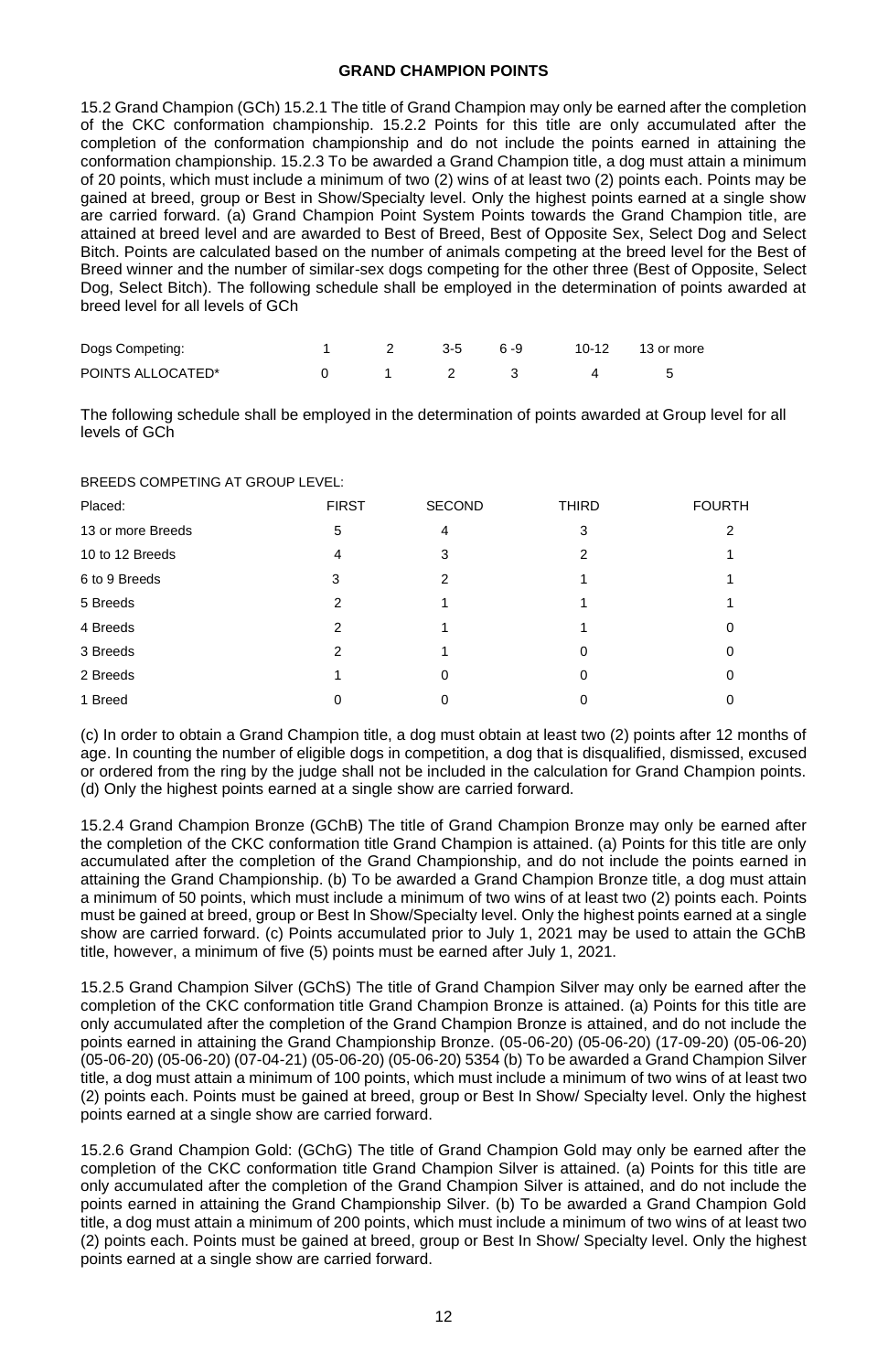15.3 Grand Champion Excellent (GChEx) 15.3.1 The title of Grand Champion Excellent may be granted only after the completion of the CKC Grand Championship Silver Title. Exhibitors will be required to submit to Shows & Trials the Grand Champion Excellent Record Sheet documenting the additional requirements. The Grand Champion Excellent Record Sheet Form is located on the CKC website. 15.3.2 To earn the title a dog must have earned the following during their career as a Special: (a) one (1) Best in Show or a Best of Breed at a breed national specialty (where a minimum of 10 dogs have competed) (b) three (3) Group 1st, or three (3) breed specialty best of breed wins. (c) a CKC performance title from any CKC Event. Titles excluded are: CGN, Herding Novice Tested Certificate, all Instinct titles from all events, as well as all Sprinter titles and all Chase Ability Program titles

15.3.3 Best in Show, Best of Breed at a National Specialty, 3 Group wins, or 3 Specialty Best of Breed wins, must be attained after the completion of a regular championship. The performance title may be attained at any time in the dog's career. NOTE:

1. Exhibitors are required to complete the Grand Champion Excellent Record Sheet form located on the CKC website and forward to CKC upon completion of requirements above.

2. Grandfathering of the previous version of the Grand Champion Excellent title will be honoured up until July 1, 2022

### *GENERAL INFORMATION*

- *1. To comply with instructions issued by the Canadian Kennel Club we will be unable to accept, cancel or substitute an entry reaching our Show Secretary after the closing date.*
- *2.***.** *All entry confirmations and Judging Schedules will be sent as soon as possible after entries close.*
- *3. It is YOUR RESPONSIBILITY TO VERIFY the receipt of any electronic entries prior to the advertised closing date. A valid means of payment must accompany all entries.*
- *4. All exhibitors should review Section 4.1-Judges-General, sub sections 4.1.3, 4.1.4 & 4.1.5 of the CKC Conformation Rules and Regulations.*
- *5. Exhibitors must abide by errors made in entering their dogs regardless of how or by whom the entry was made.*
- *6. It is the exhibitor's responsibility to have the dog in the ring when the dog's class is called to be judged.*
- *7 The Ontario County Kennel Club, its officers and associates will use due care & diligence for the welfare of dogs and exhibitors, but will not be responsible for, or assume any liability in the event of an accident or misfortune, to either dogs, exhibitors, or patrons. If because of riots civil disturbances, or other acts beyond the control of the management, and it is impossible to open or complete the show, no refund of entry fees will be made.*
- *8. The Show Superintendent will be in complete charge of the show and/or trial which will be governed by the rules of the Canadian Kennel Club (CKC)*
- *9. SHOW PRECINCTS - The Show precincts shall consist of all areas set out for rings, all shelters or*  facilities set aside for show officials, judges or exhibitors and handlers, and an area of 30 feet outside *of the judging rings. There will be NO GROOMING TABLES, CRATES OR EXERCISE PENS ALLOWED UNDER THE SHOW TENT.*
- *10. Judging will commence no earlier than 8:00 am each day. An later starting time may be specified in the judging schedule.*

### **CLASSES**

| Baby Puppy               | A dog between 4 mths & 6 mths on the day of the show                                                                                                                                                                                                                      |  |  |  |  |
|--------------------------|---------------------------------------------------------------------------------------------------------------------------------------------------------------------------------------------------------------------------------------------------------------------------|--|--|--|--|
| Junior Puppy             | A dog between 6 mths & 9 mths on the day of the show.                                                                                                                                                                                                                     |  |  |  |  |
| Senior Puppy             | A dog between 9 mths & 12 mths on the day of the show.                                                                                                                                                                                                                    |  |  |  |  |
| 12 - 18 Months           | A dog between 12 mths & 18 mths on the day of the show.                                                                                                                                                                                                                   |  |  |  |  |
| Canadian Bred            | A dog which is born in Canada                                                                                                                                                                                                                                             |  |  |  |  |
| <b>Bred by Exhibitor</b> | Dogs owned and handled in the ring by the breeder. The handler must be the<br>owner/co-owner AND breeder/co-breeder of the dog. The owner/breeder must<br>handle the dog in this class, but need not handle the dog for further awards.                                   |  |  |  |  |
| Open Class               | All dogs.                                                                                                                                                                                                                                                                 |  |  |  |  |
| Specials Only.           | Dogs who have a recorded CKC registration or Event Registration Number (ERN)<br>and have attained the required points for Championship status. Dogs entered in<br>this class will compete for Best of Breed, Best of Opposite Sex and Best Puppy in<br>Breed if eligible. |  |  |  |  |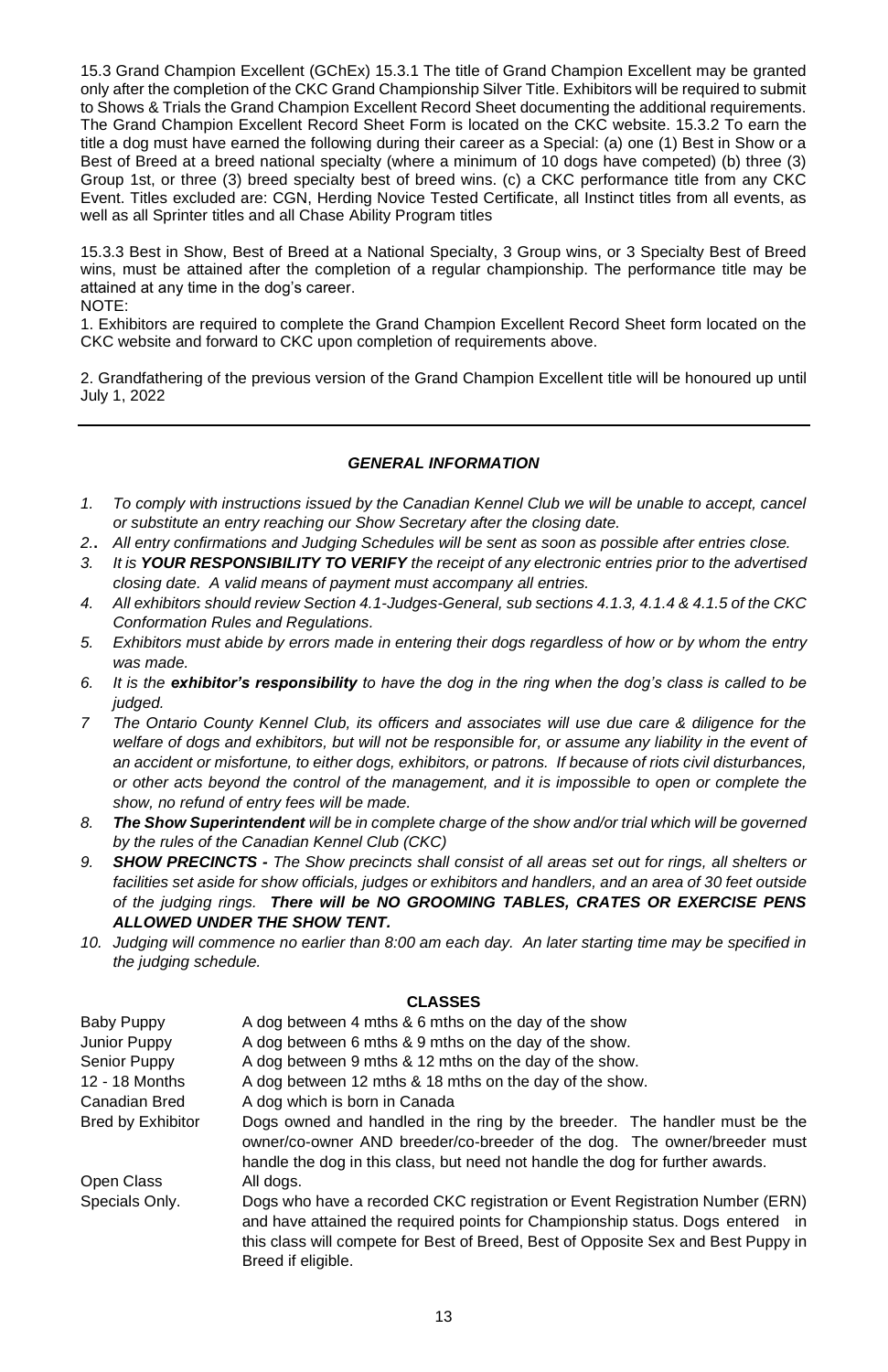### **MOTELS**

The following motels will allow dogs but owner/handlers will be held responsible for any and all damage. Dogs must NOT be groomed or bathed in the motel rooms. Owners MUST clean up after exercising their dogs on motel property and dogs MUST be crated and never left alone in the rooms.

**Holiday Inn Express & Suites Howard Johnson (Best Western)** 37 Spicer Square, The Contract of the Hwy. 401 / Liberty St., Bowmanville, ON Bowmanville, ON (905) 697-8089 (905) 623-3373

### **CATALOGUE ADVERTISING**

Advertising MUST be accompanied by cheque or money order payable to Ontario County Kennel Club. Only black and white photographs will be accepted for printing. ALL COPY MUST BE CAMERA READY.

| Full page         | \$45.00  | Half page                   | \$30.00  |
|-------------------|----------|-----------------------------|----------|
| Business Card     | \$20.00  | Inside Front Cover          | \$150.00 |
| Inside Back Cover | \$150.00 | Outside Back Cover \$175.00 |          |

**Copy must be in by May 25, 2022 to:**

[diana@dess.ca](mailto:diana@dess.ca)

### **CANCELLATION OF ENTRIES**

### **Chapter 13, Section 10 of the Dog Show Rules States**:

An exhibitor has the right to withdraw an entry. Notice of withdrawal must be in writing and received by the Show Secretary on or before the official closing date as published in the premium list. When the premium list indicates that entries will be limited, cancellation of entries will not be permitted.

### **MOVING A DOG TO THE SPECIALS CLASS**

**Chapter 13, Section 13, of the dog show rules** has been amended to allow a dog which is "INDIVIDUALLY REGISTERED AT TIME OF CLOSING" in the recorded of the Canadian Kennel Club, and has completed the requirement of a Championship, after the closing date for entries for a show, may be transferred from one of the regular classes to "Specials Only", providing the request for transfer is submitted to the Show Secretary in WRITING at least **ONE HOUR PRIOR TO THE JUDGING OF THE BREED** by the owner or handler.

## **ONTARIO COUNTY KENNEL CLUB AGILITY TRIALS**

To be held at Furry Friends Pet Resort 5445 Langmaid Road, Clarington ON

Saturday, June 11, 2022

The Durham Region Canine Athletes will run this one day trial

For Premium List and information, please contact Melissa Betts, [Melissa.trialsecretary@gmail.com](mailto:Melissa.trialsecretary@gmail.com)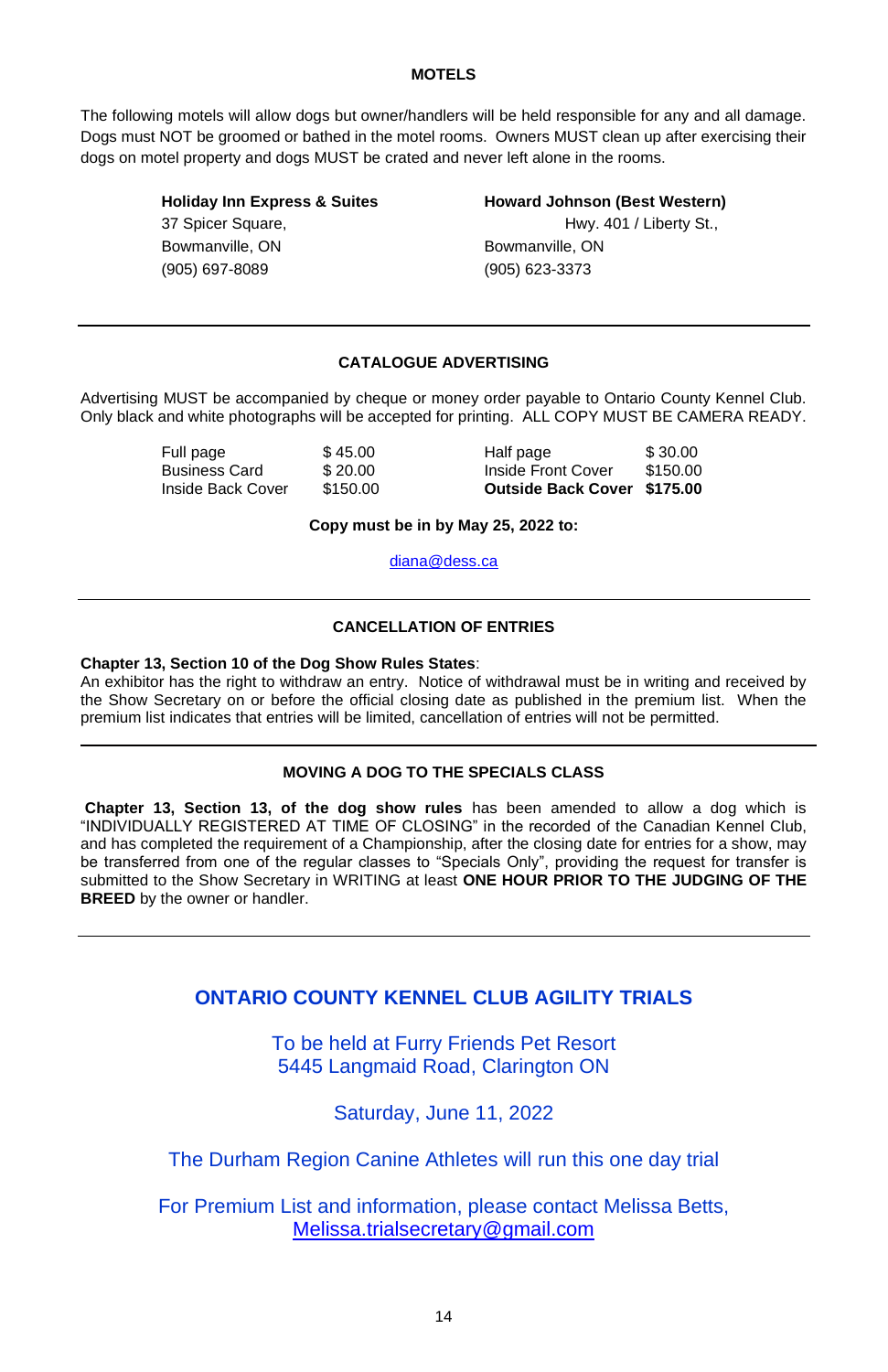## **NOTICE TO EXHIBITORS FROM THE CKC**

## **NOTICE TO ALL CLUBS: HEALTH REMINDERS**

This notice is to provide clubs with a reminder regarding the health of the dogs on the premises of events.

No dog may be brought onto the grounds or premises of an event if it:

- 1. Is known to have distemper, parvovirus, kennel cough or other communicable disease:
- 2. Has recovered from distemper, parvovirus, kennel cough or other communicable disease within the last 30 days (prior to the event);
- 3. Has been housed within 30 days prior to the even on premises on which there existed distemper, parvovirus, kennel cough or other communicable disease.

Clubs do have the right to remove a dog from the event premises and the exhibitor may be subject to disciplinary action if it is found that CKC rules have been contravened.